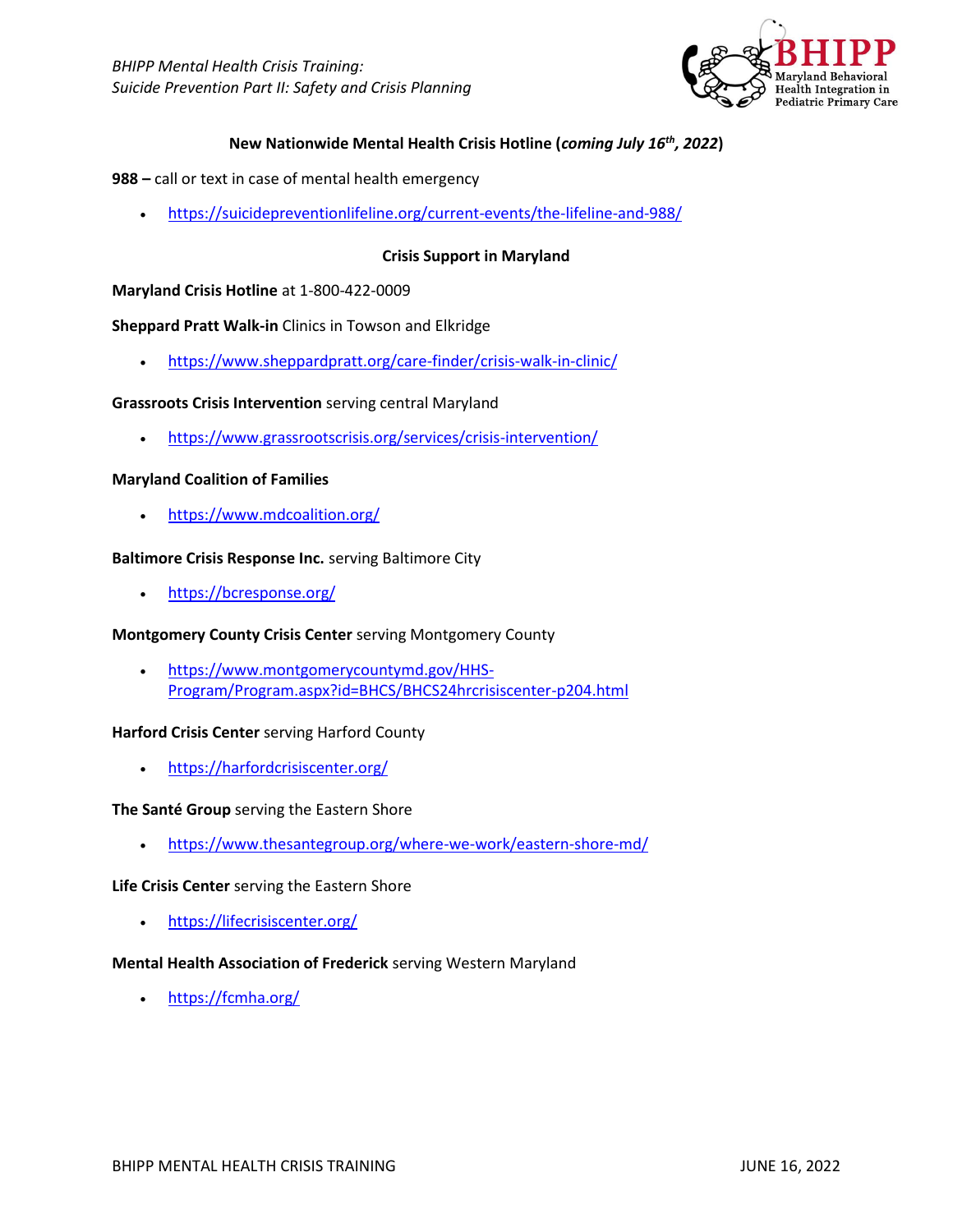*BHIPP Mental Health Crisis Training: Suicide Prevention Part II: Safety and Crisis Planning*



## **Community Crisis Services Inc.** serving Southern Maryland

• [https://www.communitycrisis.org/?page\\_id=1168#:~:text=Community%20Crisis%20Services%2](https://www.communitycrisis.org/?page_id=1168#:~:text=Community%20Crisis%20Services%2C%20Inc.%20serves%20as%20the%20after-hours,suspect%20adult%20or%20child%20abuse%20or%20neglect.%20301-909-2450) [C%20Inc.%20serves%20as%20the%20after](https://www.communitycrisis.org/?page_id=1168#:~:text=Community%20Crisis%20Services%2C%20Inc.%20serves%20as%20the%20after-hours,suspect%20adult%20or%20child%20abuse%20or%20neglect.%20301-909-2450)[hours,suspect%20adult%20or%20child%20abuse%20or%20neglect.%20301-909-2450](https://www.communitycrisis.org/?page_id=1168#:~:text=Community%20Crisis%20Services%2C%20Inc.%20serves%20as%20the%20after-hours,suspect%20adult%20or%20child%20abuse%20or%20neglect.%20301-909-2450)

### **Resources**

### **Dialectical Behavioral Therapy TIPP Skills**

• <https://dialecticalbehavioraltherapy.wordpress.com/distress-tolerance-tipp-skills/>

### **DBT Self Help:** *ACCESS Skill*

• <https://dbtselfhelp.com/dbt-skills-list/distress-tolerance/accepts/>

### **Self-Injury Outreach and Support**

• [www.sioutreach.org](http://www.sioutreach.org/)

### **Cornell Research Program on Self-Injurious Behaviors in Adolescents and Young Adults**

• [www.selfinjury.bctr.cornell.edu](http://www.selfinjury.bctr.cornell.edu/)

### **American Foundation for Suicide Prevention**

• <https://afsp.org/suicide-prevention-resources>

## **Not Okay App (for Safety Planning)**

• <https://www.notokapp.com/>

### **Suicide Safety Plan App**

• <https://www.suicidesafetyplan.app/>

### **American Academy of Pediatrics:**

### *How to Talk about Suicide Risk with Patients and their Families*

• [https://www.aap.org/en/patient-care/blueprint-for-youth-suicide-prevention/strategies-for](https://www.aap.org/en/patient-care/blueprint-for-youth-suicide-prevention/strategies-for-clinical-settings-for-youth-suicide-prevention/how-to-talk-about-suicide-risk-with-patients-and-their-families/)[clinical-settings-for-youth-suicide-prevention/how-to-talk-about-suicide-risk-with-patients-and](https://www.aap.org/en/patient-care/blueprint-for-youth-suicide-prevention/strategies-for-clinical-settings-for-youth-suicide-prevention/how-to-talk-about-suicide-risk-with-patients-and-their-families/)[their-families/](https://www.aap.org/en/patient-care/blueprint-for-youth-suicide-prevention/strategies-for-clinical-settings-for-youth-suicide-prevention/how-to-talk-about-suicide-risk-with-patients-and-their-families/)

### *Blueprint for Youth Suicide Prevention*

• <https://www.aap.org/en/patient-care/blueprint-for-youth-suicide-prevention/>

### *Suicide Safety: Precautions at Home*

[https://www.aacap.org/AACAP/Families\\_and\\_Youth/Facts\\_for\\_Families/FFF-Guide/suicide](https://www.aacap.org/AACAP/Families_and_Youth/Facts_for_Families/FFF-Guide/suicide-safety-130.aspx)[safety-130.aspx](https://www.aacap.org/AACAP/Families_and_Youth/Facts_for_Families/FFF-Guide/suicide-safety-130.aspx)